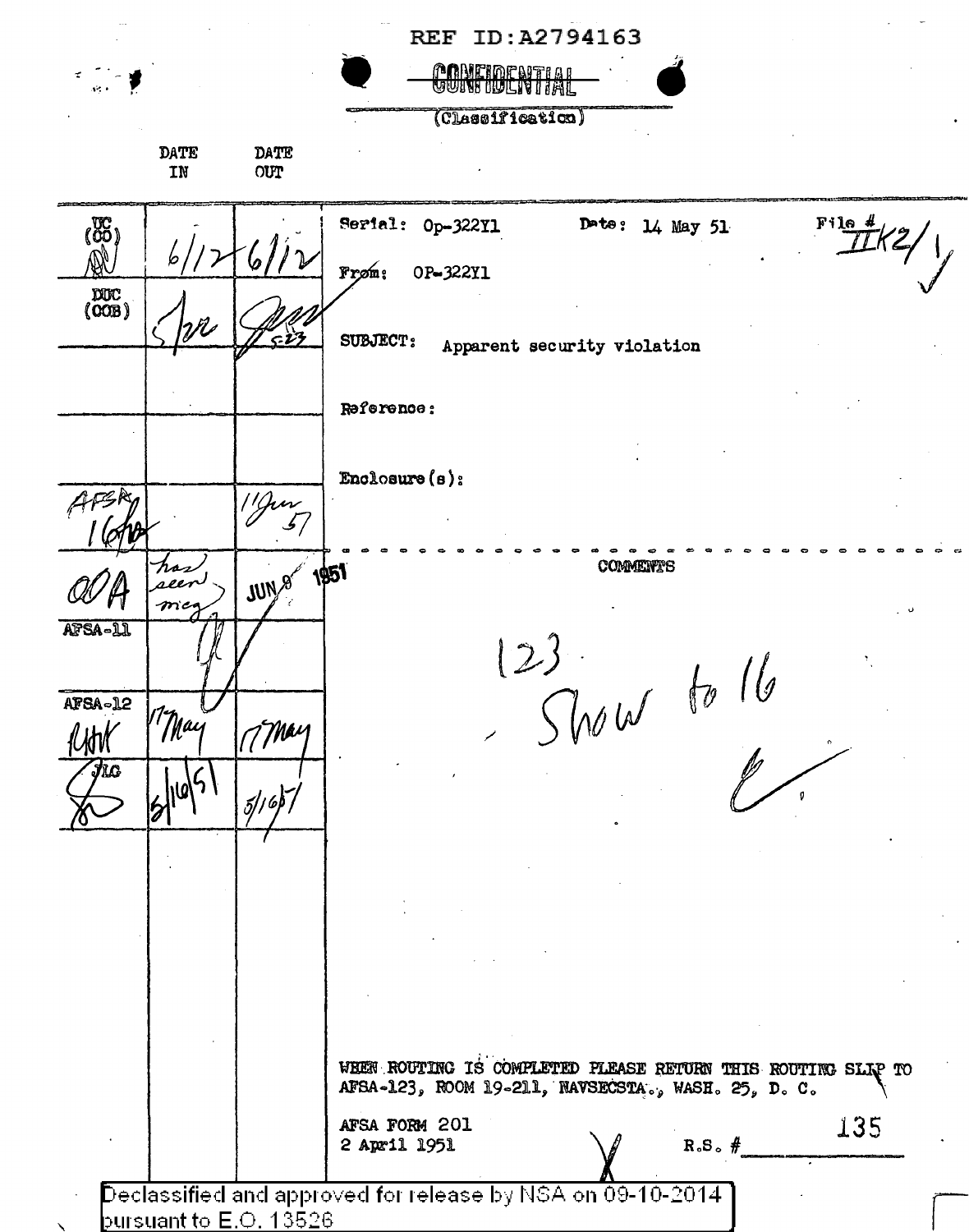

' ' <sup>~</sup>{ l ·] .. 1 ·. I  $\begin{bmatrix} 1 \\ 2 \\ 3 \\ 4 \end{bmatrix}$ 

1· I

 $\frac{1}{\sqrt{2}}$ 

la de la partir de la partir de la partir de la partir de la partir de la partir de la partir de la partir de<br>La partir de la partir de la partir de la partir de la partir de la partir de la partir de la partir de la par

... . I

> ·., I

 $\mathbf{r}$ '  $\ddot{\phantom{1}}$ , ·i

 $\mathbf{r}$ 

**DANIEIDIENTEI** UNTIUCNTIAL

DEPARTMENT OF THE NAVY OFFICE OF THE CHIEF OF NAVAL OPERATIONS WASHINGTON 25, D. C.

IN REPLY REFER TO 0p-322n/trn

14 May 1951

## MAICIPEAITIA **ganti incia inte**

**GONFIDENTIAL** MEMORANDUM

**From: 0P-322Y1**<br>To: SRB, G-2 SRB, G-2 (Col. Baker)<br>MAXAMAXAXAXAXAXAXAXAX

Subj: Apparent security violation

Ref: (a) Enclosure (A) to Coordinator of Joint Operations serial  $0001640$ of 5 September 1947

1. Reproduced below you will find the complete text of an article which appeared in the Charleston, South Carolina Post. The clipping did not carry a dateline but Mr. P. A. O'Sullivan, Jr. of AFSA who obtained the clipping said that he thinks it appeared in the last half of April or the first week in Mey.

2. Mr. 0 <sup>1</sup>Sullivan obtained a photostatic copy of the clipping through a personal friend who is employed with a private business organization called "Press Intelligence, Inc.", of Washington, D.C. This organization subscribes to a vast number of newspapers throughout the United States and makes clippings of these newspapers upon request for its customers. It should be noted in this connection that the fact that this particular article was clipped and photostated indicates that some customer is interested in the subject matter discussed in the article and has paid for this information.

3. You will note from the text of the article that it is very poorly written in parts. I point this out so that you will not think that the text has been improperly copied trom the photostat:

" ARMY SECURITY AGENCY OPEN TO WLUNTEERS

Enlistments into the Army security agency are available for qualified young men with or without prior service, it was announced today by the army and air force recruiting station here.

The Army security agency operates under the supervision of the assistant chief of staff  $G-2$ , intelligence, department of the Army. It is not, however, to be confused with counter intelligence corps or criminal investigation division.